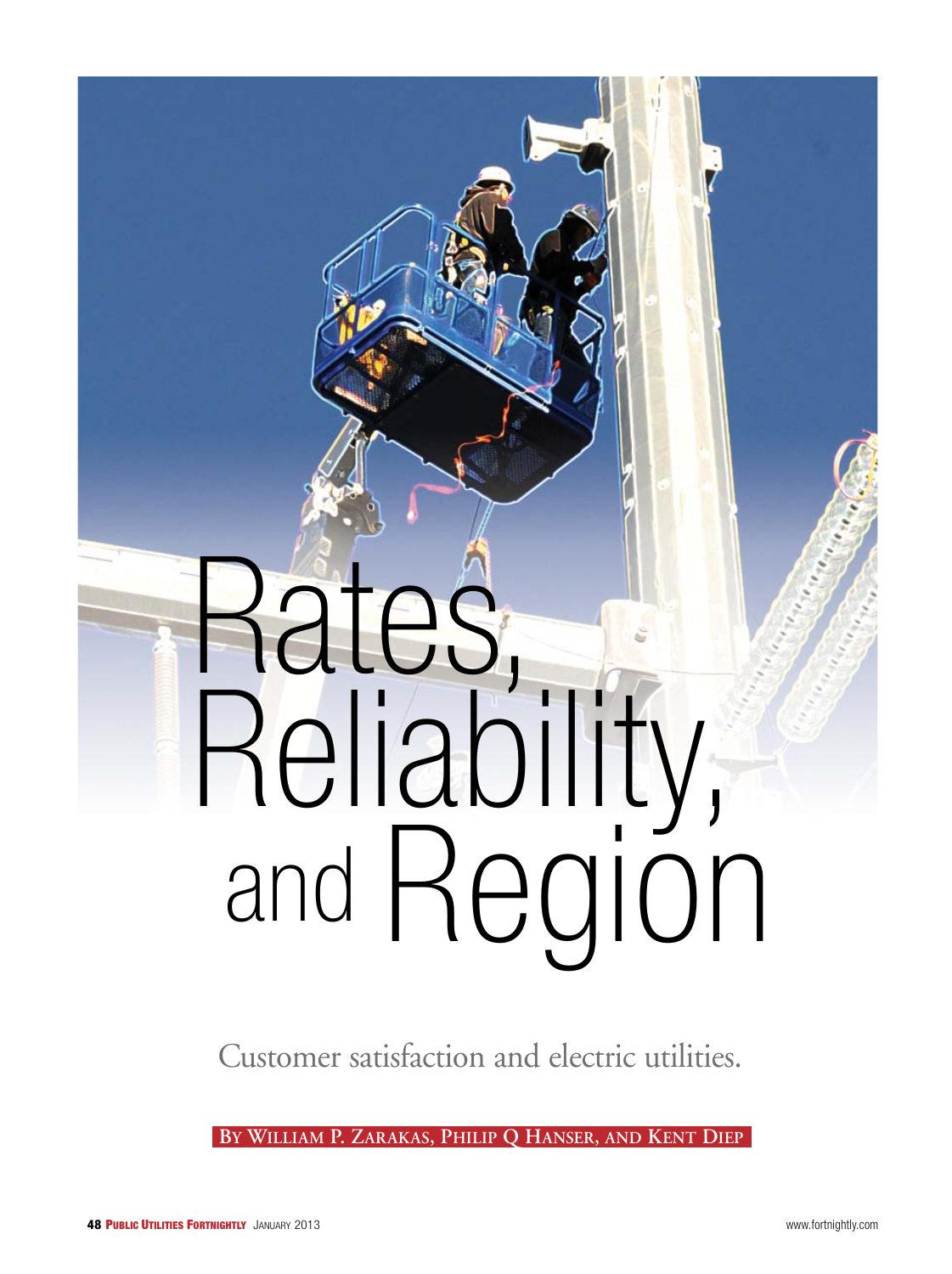

t's no surprise that customer satisfaction is increasingly important to retail electric utilities. Satisfying customers was important during the old days of utility regulation, when utility customers had little if any choice concerning their electricity supplier. It's even more important today, when customers can invest in equipment to bypass the grid in whole or in part, and it will inevitably be more pronounced in the future, when distributed generation options become more widespread and affordable. t's no surprise that customer satisfaction is increasingly important to retail electric utilities. Satisfying<br>customers was important during the old days of utility regulation, when utility customers had little if<br>any choi

tionships across a data set that included: measures of customer satisfaction, indicators of electric system reliability, and utility cost structures as well as system characteristic and demographic variables. This analysis confirmed some of the views that have been widely held by utility managers, but which were based more on a sense of conventional wisdom than backed up by the data. It provided a few surprises as well, which are important to take into account as utilities brace for mounting competition in retail markets and develop strategies to enhance satisfaction among their customers.

# Defining Satisfaction

Customer satisfaction largely depends on whether a company's products or services fulfill a customer's expectations—*i.e.,* whether it meets, exceeds, or falls short. Quantifying customer satisfaction involves accumulating specific customer perceptions, measured through surveys—typically using a 5- or 10-point scale, ranging from "extremely dissatisfied" to "extremely satisfied"—that are presented at various levels of aggregation.**<sup>1</sup>**

It's fairly common practice for companies to survey customers in order to understand how customers perceive the service they receive; it's even more widespread in recent years with the evolution of Internet and app-based survey instruments. Surveys frequently pay significant attention to non-price dimensions, especially in price-competitive environments—such as airlines and retail banking—as companies look for ways to differentiate themselves against competitors.

Historically, electric utilities haven't been directly subject to price competition for electric products due to geographic franchise arrangements—although cross-fuel competition in many areas could be quite fierce. It could be argued that, with nowhere else to turn, customers had few alternatives to their local utility, thereby reducing the importance to utility management of satisfied customers. However, even the most short-sighted utility managers recognized that satisfying customers was important and that it needed to be included as an element of business strategy. For one reason, state regulatory commissions typically required utilities under their jurisdiction to conduct customer satisfaction surveys—which were taken into account in rate and other proceedings. For another, bond and equity analysts also looked

Customers might forgive their utility if rates go up, as long as they perceive service is improving or at least consistently reliable.

at current and projected rates, as well as other customer issues when rating investments in electric utilities.

Currently, the threat of losing customers due to increased competition and potential bypass of the electric distribution system through distrib-

uted generation is driving electric utilities' interest in customer satisfaction. Investment in utility infrastructure is projected to increase as growth in sales is declining; at the same time, alternatives to the electric grid are becoming more widespread and cost competitive. Also, the rates for delivering electric power are almost always volume-based, which means that defections of customers can have a large impact on unit rates. As a result, attracting and retaining customers to keep prices affordable is more important than ever.

Another development that has brought utility customer satisfaction to the forefront is the use of benchmarking studies, which compare levels of customer satisfaction across utilities. High scores in benchmarking studies can show that utilities are recognized by their customers as being the best in class. This notion of comparing levels of customer satisfaction across utilities can be perplexing to many utility managers. Utilities typically serve all of the retail customers in a defined geographic area on an exclusive basis; some residential—as well as small commercial—customers reside in the same utility service area for all of their lives. This means that customers aren't necessarily in a position to directly compare their utility's performance against other utilities, as they would be able to rank their experiences with banks or gas stations. That is, they might not know how good or bad they have it. Nonetheless, utility customers certainly have views about the quality and value of electric services, which

<sup>1.</sup> The most common scales used to measure customer satisfaction are classical "Likert" scales, which describe the range of possible attitudes from "very dissatisfied" to "very satisfied" using numeric values.

**William P. Zarakas** and **Philip Q Hanser** are Principals with *The Brattle Group*. **Kent Diep** is a Research Analyst at *The Brattle Group*.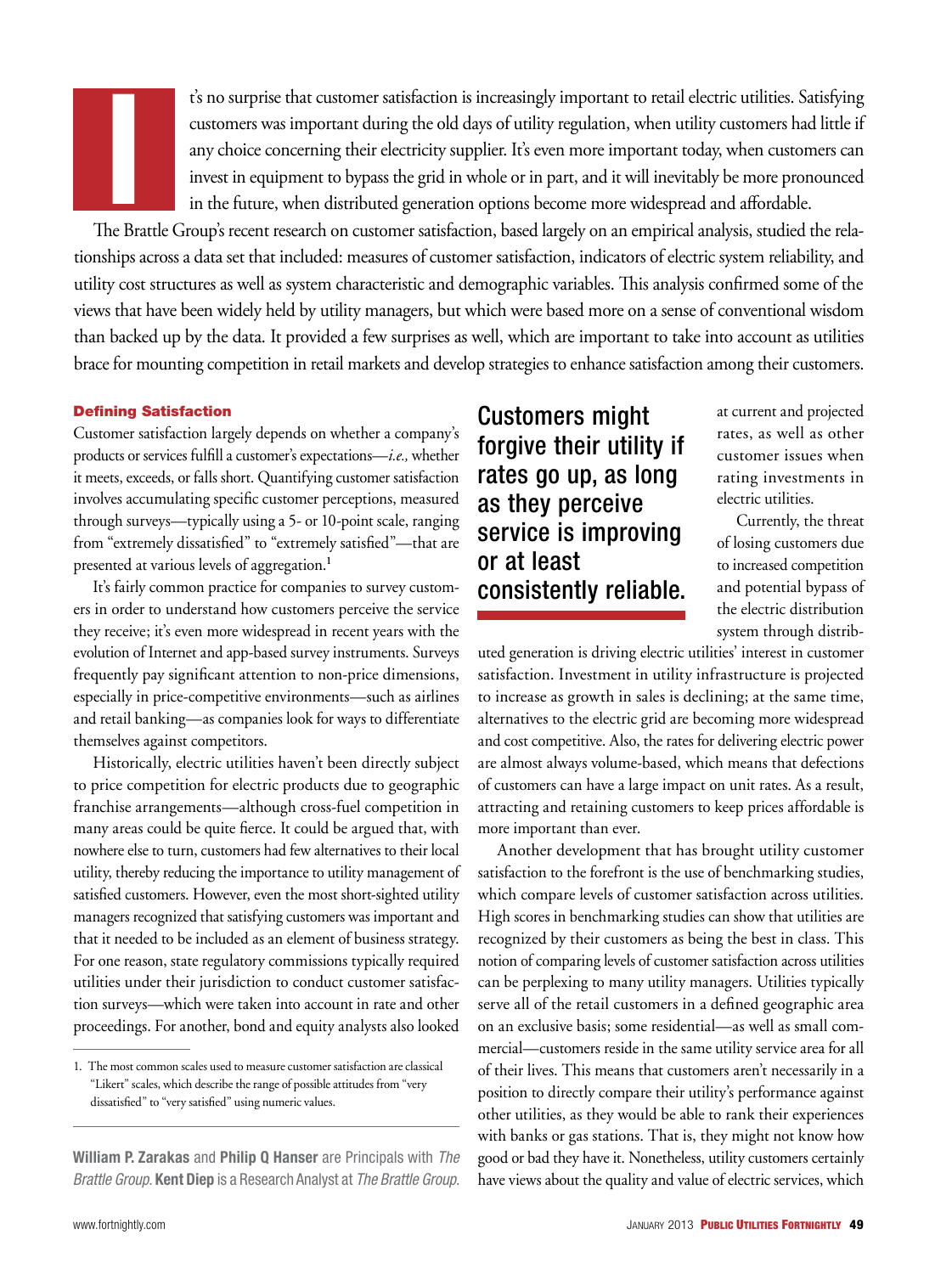### Fig. 1 Summary of Variables Included In Empirical Analysis

SAIDI, SAIFI, and CAIDI are widely used measures of electric distribution system reliability. SAIDI = System Average Interruption Duration Index, which measures the average number of minutes that interruptions last each year (or period of review). SAIFI = System Average Interruption Frequency Index and measures the average number of times customers are interrupted in a year (or period of review). CAIDI = Customer Average Interruption Duration Index which measures the average outage duration experienced by any affected customer. CAIDI = SAIDI /SAIFI.

| Variable                                  | Form                                                                       |  |
|-------------------------------------------|----------------------------------------------------------------------------|--|
| Customer satisfaction                     | Annual J.D. Power score<br>(residential customer survey)                   |  |
| Reliability (SAIDI, SAIFI, CAIDI)         | SAIDI, SAIFI, and CAIDI, measured including<br>and excluding major events. |  |
| Price                                     | Annual average residential revenue per kWh                                 |  |
| Capital investment in distribution system | Annual net capital additions                                               |  |
| Distribution system O&M expenditures      | Annual spending per kWh                                                    |  |
| Customer service O&M expenditures         | Annual spending per kWh                                                    |  |
| Service area density                      | Population per square mile                                                 |  |
| Geographic location                       | Utilities assigned to NE, SE, Midwest, NW,<br>or SW regions                |  |
|                                           |                                                                            |  |

are voiced, sometimes vociferously, and best-in-class comparisons have become an embedded part of grading companies.

As a result, utilities have expended considerable effort to understand the drivers of high customer satisfaction ratings, and have undertaken initiatives to improve their scores. They have enhanced their staffs, implemented new information systems, and retained experts to help them strengthen their relationships with customers. Many of their initiatives were borrowed from the best practices of customer-facing industries, including development of user-friendly web interfaces, investment in state of the art customer care centers, and training to make employees more empathetic to the plights of their customers. Other initiatives were more specific to electric utility operations, notably enhancing the electric distribution system in order to provide more reliable service. Finally, and certainly not least, numerous utilities have focused on reducing their cost structures in order to demonstrate to customers that they are delivering as much value per dollar as possible.

Most of the above referenced initiatives—except, of course, for the cost-reduction initiatives—can be expensive. Thus, utility managers and budgeters frequently seek to trade-off between costs and benefits; that is, to target the initiative that will provide the biggest bang—or increase in customer satisfaction—for the buck. In some cases, the answer might be obvious, but in most cases, it tends to be more elusive. This is because there are a number of factors at work. One utility might improve its standing among its customers by upgrading its distribution system, while another might do better by improving its customer interfaces or customizing marketing programs for a segment of particularly concerned customers. The conventional wisdom—*i.e.,* delivering highly

reliable electric service at a low price might provide good overall direction, but it doesn't provide an actionable plan for addressing customer satisfaction at any particular utility.

# Industry Benchmarks

Perhaps the most widely-known benchmark of customer satisfaction comes from J.D. Power and Associates, which surveys customers in a variety of industries and develops scores for the participating companies. For the electric utility industry, customer satisfaction scores were developed for nearly 125 public utilities—*i.e.,* municipals and cooperatives—and investor owned electric utilities.**<sup>2</sup>** Many utilities also survey their customers on their own, the results of which are treated confi-

dentially. The J.D. Power survey is one of the only instruments that compares utilities' customer satisfaction on a consistent basis and is publicly available.

J.D. Power produces an annual report that provides a ranking of the utilities included in the study,**<sup>3</sup>** summarizes the results, and provides insight into the trends in utility customer satisfaction scores. For example, a series of storms in 2011 appears to have had a significant effect on customer satisfaction, specifically with respect to power quality and reliability as well as communications related to outage restorations. In some cases, utilities might be able to act almost immediately on study findings. However, in many cases—such as improving levels of power quality and reliability, which might require construction, development, and implementation of new systems—addressing problem circumstances can take years to effectuate. Further, it can take some time—perhaps years—for customers to fully realize the effects of hard or soft system enhancements, especially since customers tend to notice the bumps in the road more than when their service is being provided smoothly.

Utilities have long puzzled about the levers of customer satisfaction. Specifically, they face the classic balancing act between cost and quality. They can engineer a bullet-proof distribution

<sup>2.</sup> The most recent J.D. Power survey included a panel of 124 electric utilities, 85 of which were investor-owned and 39 were non-investor-owned utilities. The panel was smaller in 2006 and 2007, with roughly 80 public and investor owned electric utilities. Residential customer satisfaction is developed on a 1,000-point scale. In 2012, the average score among the electric utilities included in the study was 625.

<sup>3.</sup> J.D. Power also provides awards to the top performers in several categories, including those based on size and geographic region.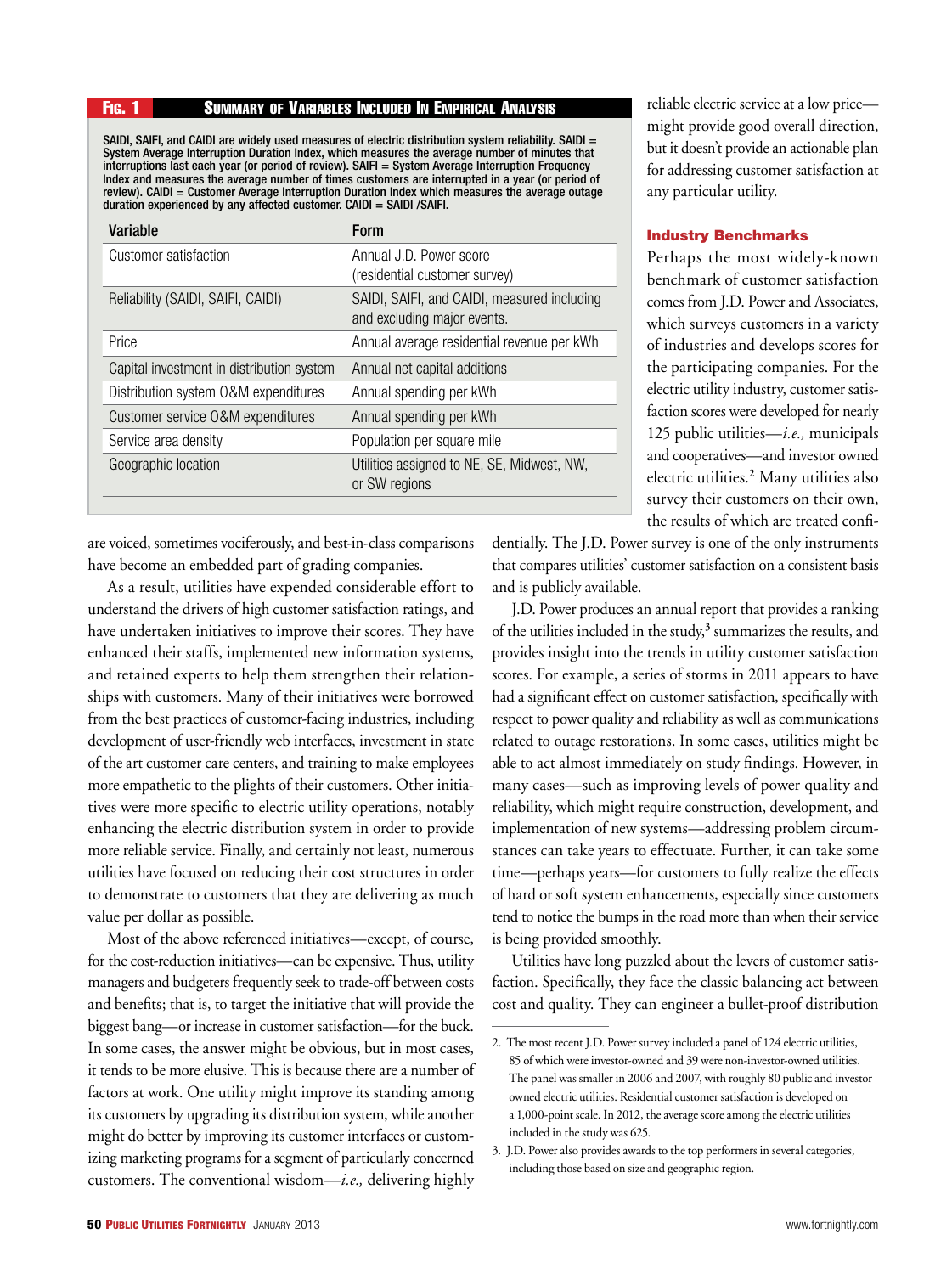

Retail rate (\$/MWh) vs. J.D. Power residential customer satisfaction score.\$250 \$250 \$200 \$200 Retail Retain **#/MWh** Retail Rate \$/MWh Retail Rate \$/MWh \$150 \$150 \$100 \$100 \$50 \$50 \$0 \$0 500 550 600 650 700 750 800 500 550 600 650 700 750 800 J.D. Power Residential Customer Satisfaction Score

system that would deliver very high levels of reliability regardless of the many perils it faces—including ice storms, hurricanes, errant drivers, and even the potential damages of squirrels and birds—but it would likely come at a very high cost, especially if such hardening included undergrounding a significant percentage of their distribution systems. Thus, utilities have long sought an algorithm that illuminates the customer trade-off of price versus quality of service. Further, they're interested in whether other levers, such as investment in customer service systems and customized product offerings, might better fulfill their customers' expectations.

The Brattle Group's analysis seeks to confirm or refute the views widely held by utility managers concerning the key factors that determine customer satisfaction. It compiled a data set that covers utility performance (*e.g.,* financial, system operations and customer satisfaction scores), levels of investment, operations and maintenance expenditures, and demographic characteristics (primarily concerning geography and customer density) for a panel of roughly 30 investor-owned electric utilities located throughout the United States, covering a period of six years.**<sup>4</sup>** The primary factors considered in the analysis are summarized in Figure 1.

Based on common utility wisdom, a quick look at these data

might be expected to show directly observable relationships between customer satisfaction and the various explanatory variables summarized above. For example, an electric utility that consistently invested in and maintained its distribution systems—as evidenced by above average levels of spending—might be expected to realize high levels of reliability. And if that same utility also had invested and maintained customer service systems and had low rates, it would achieve high customer satisfaction results. Finally, those relationships could be stretched into a matrix or algorithm, through which utility managers could manage their way to strong customer satisfaction. For example, perhaps they could spend a little less on, say, distribution infrastructure per year, in order to keep rates down without triggering noticeable levels of system degradation, with the overall result of happier customers.

All of this seems to make sense. However, as shown in Figures 1 and 2, scatter plots of any two variables don't present any clear pictures. Part of the explanation for this might lie in the complexity among relationships. Few if any utilities simultaneously achieve the combinations of spending, reliability, and rates to clearly make the case.

Figures 2 and 3 depict the relationships between customer satisfaction scores with reliability and price, respectively—both hypothesized to be important explanatory variables of customer satisfaction. These scatter plots indicate that the majority of observations fall within a fairly tight range. However, fitting a trend line within the scatter would be challenging at best. Furthermore, scatter plots of two variables at a time—*i.e.,* customer satisfaction scores versus a single independent variable—don't begin to explain the relative significance of a single explanatory

<sup>4.</sup> In addition to the customer satisfaction scores from J.D. Power, data included in this analysis come from several sources, primarily Form 1 reports filed by electric utilities to the Federal Energy Regulatory Commission (FERC) and from reliability reports made public by state regulatory commissions or from electric utilities themselves. Not all utilities have publicly available information concerning customer satisfaction scores or consistent reliability indicators. Thus, the size of the data set is limited by the public availability of consistent data.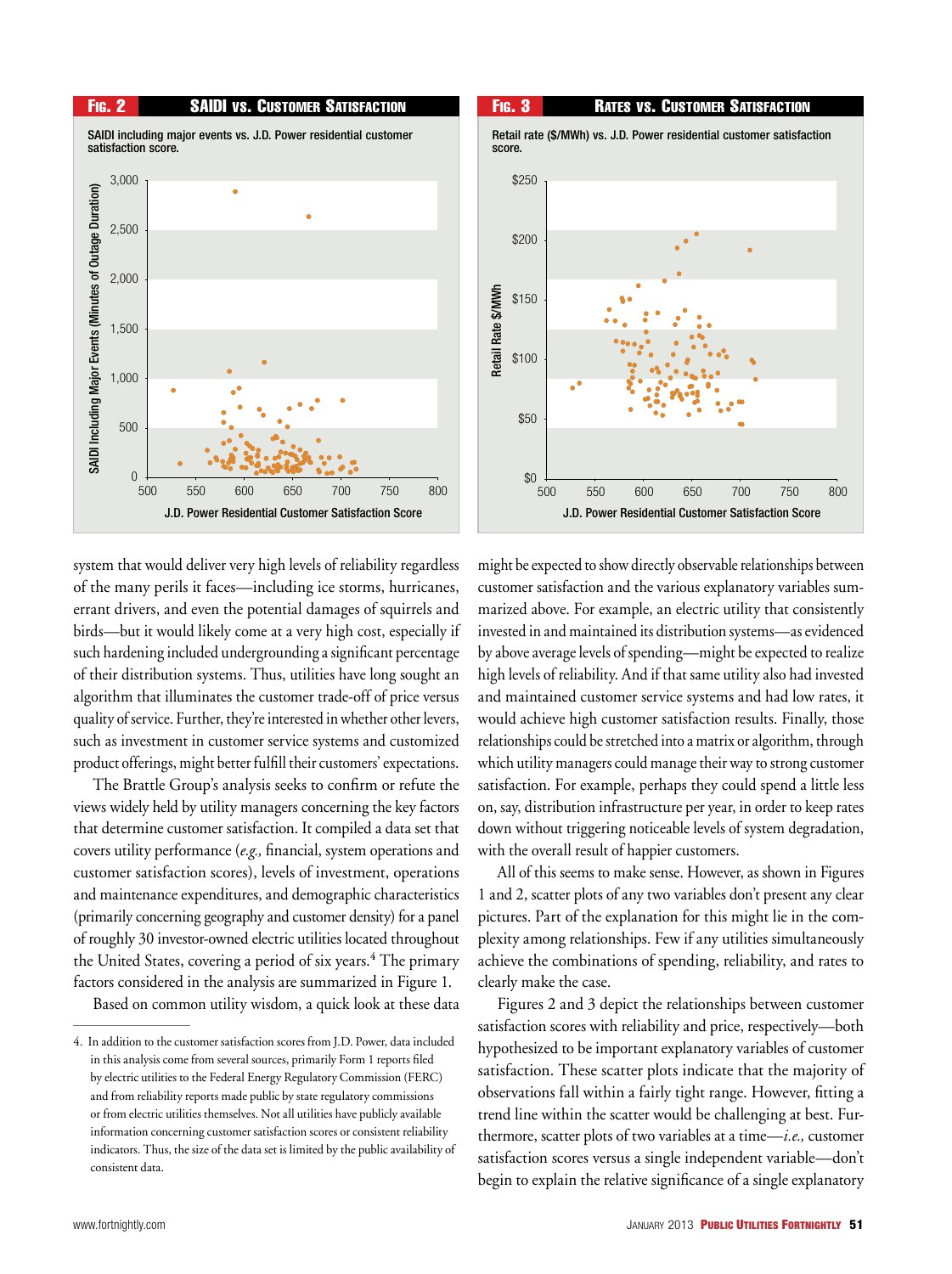



variable compared to other such variables.

# Interpreting Empirical Analysis

A review of the data included in the set confirmed definite differences across utilities concerning customer satisfaction scores as well as some of the key variables that might explain it—such as the extent of power outages. Figures 4 and 5 illustrate the distribution of J.D. Power customer satisfaction scores (based on surveys of residential electric customers) and the duration of power outages (SAIDI measured including major events) for the utilities included in the panel.

The figures indicate that these data tend to be fairly tightly distributed, which means that differences across utilities might not be directly observable through a graphic or visual inspection. They also indicate that explaining the determinants of customer satisfaction might require expressing some of the dependent variables in natural log form.**<sup>5</sup>**

A regression analysis confirmed much of the conventional wisdom concerning customer satisfaction and also provided a few additional insights as to causation.**6** This analysis used utility customer satisfaction score as the dependent variable, with independent variables including: price, reliability, spending on distribution systems, spending on customer service, the density of population in the utility's service area, and the U.S. geographic region where the utility is located.

A summary of results is included in Figure 6. The key findings fall into four areas. First, the analysis indicated that, indeed, system reliability—as measured by the duration of service interruptions, their frequency, or both—significantly explains customer satisfaction scores. Furthermore, a separate but related regression showed that spending by utilities on their distribution systems was significantly correlated with achieved levels of reliability. This confirms general understanding of the cycle and effect of utility investment and operations and maintenance spending: achieving high levels of reliability requires consistent investment and spending.

Second, the analysis showed that rates—as measured by average residential revenue per kWh—play a significant role in explaining why customers rank utilities at a high or low level with respect to customer satisfaction. However, rate levels are less of a determinant than system reliability. In order to make the customer satisfaction scores more meaningful, the analysis standardized the customer satisfaction variable,**<sup>7</sup>** which allowed more directly comparing the effect that independent variables have upon the dependent variable. As indicated in Figure 6, improvements in reliability could increase customer satisfac-

<sup>5.</sup> It is clear that SAIDI scores are asymmetrically distributed, and appear to be approximate a log normal distribution. This means that we can change the form of SAIDI to log normal—or ln (SAIDI)—to better express its distribution in a regression analysis.

<sup>6.</sup> Regression analyses—assuming that the results are statistically significant provide an indication of the importance of an independent variable in explaining changes in the dependent variable. As a general practice, the results of a regression are summarized by displaying the coefficient of the independent variables considered, as well as indicating the degree to which those variables are statistically significant (as measured by t-scores).

<sup>7.</sup> Standardizing a variable involves centering it about the sample's mean value and dividing it by the sample's standard deviation. This yields a customer satisfaction variable that is measured relative to the panel of observations (*i.e.*, not in absolute terms).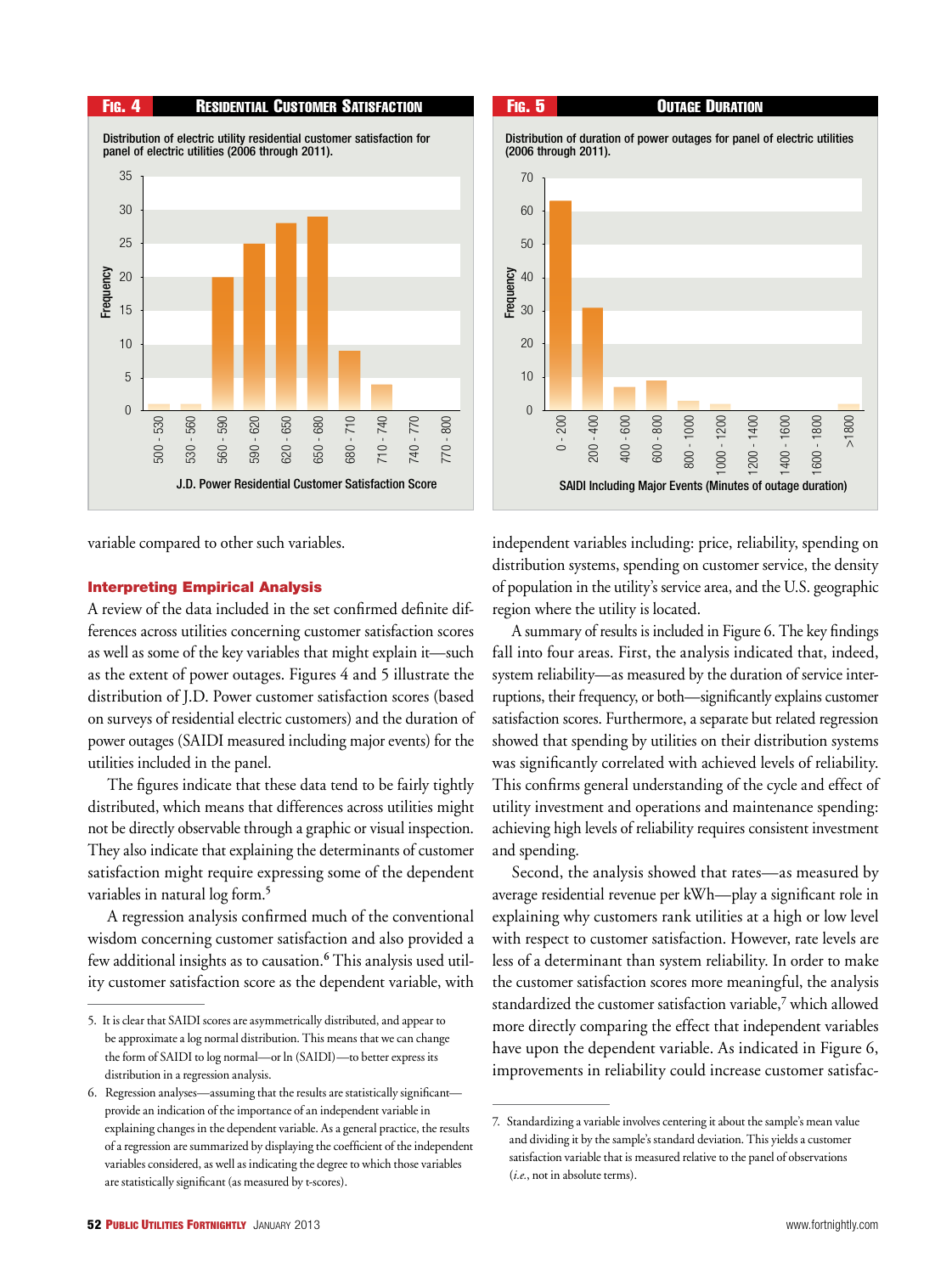tion scores by roughly 0.23 standard deviations from the mean, while a slight decrease in rates would improve scores by less than 0.01 standard deviations. This suggests that, for the panel overall, customers might forgive their utility if rates go up, as long as they perceive that the service they receive is improving or at least consistently reliable.

Third, geography and locations provide statistically significant explanations of customer satisfaction scores. In fact, the regression analysis indicated that the single biggest impact on overall customer satisfaction scores comes from geographic variables which was a somewhat unexpected finding.**<sup>8</sup>** Specifically, utilities in the Northeastern U.S. are statistically at a disadvantage compared to utilities located elsewhere in the U.S. when customers rate their levels of satisfaction. The coefficient for utilities in the Northeast is statistically insignificant—*i.e.,* it's essentially zero—while the coefficients for all other regions are positive and statistically significant. That suggests an unfortunate locational distinction for Northeastern

# Fig. 6 Summary of Regression Result

In regression analysis, variables are tested to find how they explain the data considered. For each variable, the results provide a coefficient that reflects the strength of the relationship. For example, a large negative coefficient value for an independent variable (*e.g.*, reliability) would mean the variable has a large negative effect on the dependent variable (*e.g.*, J.D. Power Customer Satisfaction Score). That is, poor reliability leads to a low J.D. Power score. Looking at this alone, though, doesn't indicate how significant the dependent variable is in explaining the independent variable. To indicate the level of statistical significance, several statistical tests can be performed. The "t-score" is one such test, showing departure from the norm. Figure 6 summarizes the statistical significance of the variables by placing \* for different levels of significance; t-scores higher or lower than the indicated level are either more or less statistically significant.

Source: The Brattle Group

| Variable                                           | <b>Coefficient</b> | t-score   |
|----------------------------------------------------|--------------------|-----------|
| J.D. Power residential customer satisfaction score |                    |           |
| Customer service expenses                          | 0.0920             | 1.25      |
| Distribution expenses                              | 0.0794             | 1.38      |
| SAIDI including major events                       | $-0.2265$          | $-2.17**$ |
| Population and area                                | 0.0001             | $1.99**$  |
| Retail rate                                        | $-0.0087$          | $-2.02**$ |
| Net investment in distribution                     | $-0.0017$          | $-1.36$   |
| Regions                                            |                    |           |
| <b>Northwest</b>                                   | 2.5830             | $4.25***$ |
| Southwest                                          | 2.1967             | $3.73***$ |
| Northeast                                          | 0.6918             | 1.12      |
| Southeast                                          | 2.5193             | $3.96***$ |
| Midwest                                            | 1.8697             | $2.85***$ |

Statistically significant at 1 percent.

\*\* Statistically significant at 5 percent.

\* Statistically significant at 10 percent.

utilities. Comparatively, they're starting at ground zero and need to work their way up from there, whereas utilities in the other parts of the country begin above the mean. It's possible that this geographic effect reflects cultural pre-dispositions; it also might be the result of cross-correlations with storm-related service interruptions.

Somewhat related to geography, the analysis showed that population density of a utility's service area—*i.e.,* a proxy for how many customers are served per mile of utility distribution system—is another statistically significant explanatory factor and positively associated with customer satisfaction. However the effect of the density of the distribution system upon customer satisfaction scores is less than the impact stemming from geographic location.

Finally, electric utility spending on their customer service functions is statistically significant, but explains little. This came as a surprise in light of recent findings associated with

reviews of utility performance in response to last year's storms in the Mid-Atlantic and Northeast. Those studies found that customer frustration was tied to poor communications by utilities, frequently more so than to physical restoration efforts and results. Thus, those utilities that spent more on their customer service functions—in the form of system upgrades and other resources—would be expected to have happier customers.

This part of the regression results likely reflect data and measurement issues more than it supports a finding that spending on customer service doesn't matter. The variable included in the regression simply captures dollars spent per customer and per kWh of sales. It might be fair to infer that higher levels of spending on customer service can be associated with more sophisticated systems. However, it doesn't necessarily mean that those utilities have better communications with their customers—especially during crucial events.**<sup>9</sup>**

<sup>8.</sup> The analysis used "dummy" variables through which the electric utilities included in the panel were assigned to the Northeast, Southeast, Midwest, Southwest or Northwest.

<sup>9.</sup> The analysis also considered lagging the customer service variable—*e.g.*, t-1, t-2, etc.—which captured the impact of past spending have on current levels of customer satisfaction. Results for the lagged variable were similar to the results for the contemporaneous variable.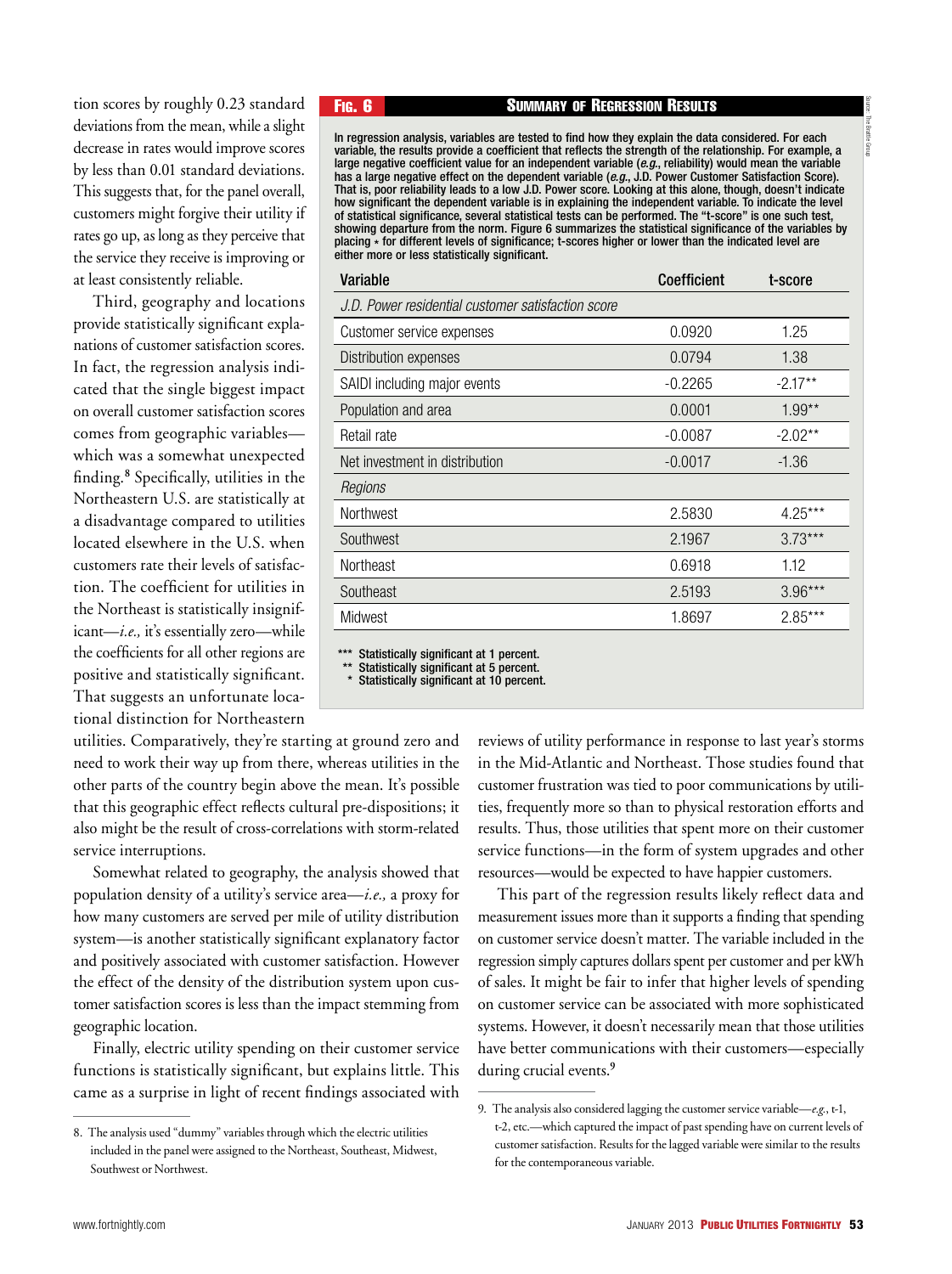# Analysis in Practice

At its highest level, this analysis confirms the primary suppositions underlying why some utilities succeed in achieving high customer satisfaction ratings. It supports the logical hypothesis that good service—*i.e.,* high levels of reliability, or low SAIDI combined with low prices are key to satisfying customers.

Clearly there's merit in developing empirical support for what common sense tells us must be so. However, the finding above is a prescription that can be applied to virtually any business; by itself, it provides little actionable direction to improve a utility's customer satisfaction rating. In practice, recommending that utilities keep service levels up and prices down is about as useful as advising a stock broker to buy low and sell high.

The primary goal in conducting this research and analysis is to use it to develop actionable recommendations for electric utility managers.**<sup>10</sup>** The analysis provides three key insights that can be used by utilities to improve customer satisfaction scores.

First, all customers expect reliable electric service at the lowest prices possible. Meeting this expectation requires system-wide investments and initiatives. Comparatively reliable service and reasonably priced delivery services, then, become the common denominators that electric utilities must provide in order to satisfy customers and regulators overall. This will satisfy a segment of customers; however, going above and beyond this foundation level of service must be addressed on an incremental basis.

Second, location matters. This means that customer needs and expectations vary across geographies, even among utilities with similar levels of reliability and rates. It also suggests that best practices—aimed at improving customer satisfaction scores—aren't always portable. On first blush, the analysis might appear to indicate that some drivers of customer satisfaction are beyond the control of the utility. However, that doesn't mean utilities in the Northeast should succumb to despair. Instead, it suggests that utilities have to proactively address these disconnects with their customers through additional customer research and analysis and more effective communications and interactions.

Third, recognizing variances might be more important than understanding averages. The regression analysis estimated variances and standard deviations across the panel of utilities. Likewise, customer preferences vary within utilities. While it's possible to find the mix of cost and service that will generally satisfy customers at a common denominator level, there's probably room to meet the expectations of a sub-segment of customers that are looking for higher levels of service. For example, a sub-set of the overall residential customer segment is interested in realizing

greater energy efficiency or receiving higher quality power, and is willing to pay extra for it.**<sup>11</sup>** These customers will be more satisfied with their utility because it enabled them to realize their goals, even though it came at a cost. By addressing the expectations of these customers separately—or incrementally—the utility also can dodge a bullet; it won't upset its foundation customers by applying a system-wide upgrade, thereby increasing rates.

Utilities can realize such incremental improvements in customer satisfaction through market segmentation and other approaches. Utility marketing programs that address energy efficiency and power quality are considered to be successes because they show the utility understands the needs of a segment of its customers, and it applies tools necessary to help.**<sup>12</sup>** Plus they're developed in an iterative fashion; that is, the programs are neither pushed by product developers nor pulled by segment managers, but instead are developed in response to customer demand.

Customer segmentation is hardly new to the electric utility industry. Utilities track a range of data in order to provide service and to bill customers, notably locations and energy consumption.

# More sophisticated systems don't necessarily mean better communications with customers especially during crucial events.

Most utilities segment their customers based on these two criteria, in part because it's useful when developing load forecasts, and in part because it's the primary data that's readily collected and available. From a customer satisfaction standpoint, segmenting customers along these lines doesn't necessarily assist the utility in gaining insight into what it takes to

satisfy those customers, nor does it lead to actionable strategies. This is primarily because customers who share common levels of electricity consumption and those who live in common locations have other characteristics that more fully define their expectations from their electric utility.

Customer segmentation by itself, however, is only meaningful if the utility can act to improve satisfaction in those segments that is, if it has tools in place, or under development, to reach

<sup>10.</sup> More so than incorporating our research into the academic literature. In order to be seriously considered among academic economists, the analysis will need to be fortified further—requiring elaboration upon the statistical dimensions of the analysis to better estimate the regression coefficients, the extent of their explanatory power, and the covariance across independent variables.

<sup>11.</sup> More accurately, these customers are willing to make an initial investment either directly or through their electric utility—with the expectation of realizing benefits in the form of lower overall costs in the future or higher levels of power quality.

<sup>12.</sup>Energy efficiency programs involve saving customers money by improving the efficiency of electricity consumption, ranging from caulking leaky windows in older homes to the mass replacement of light bulbs with LEDs in large warehouses. Programs that address power quality and voltage fluctuations also require an investment, frequently in an uninterruptible power supply that automatically switches the customer off the grid if it detects a transient condition on the line.